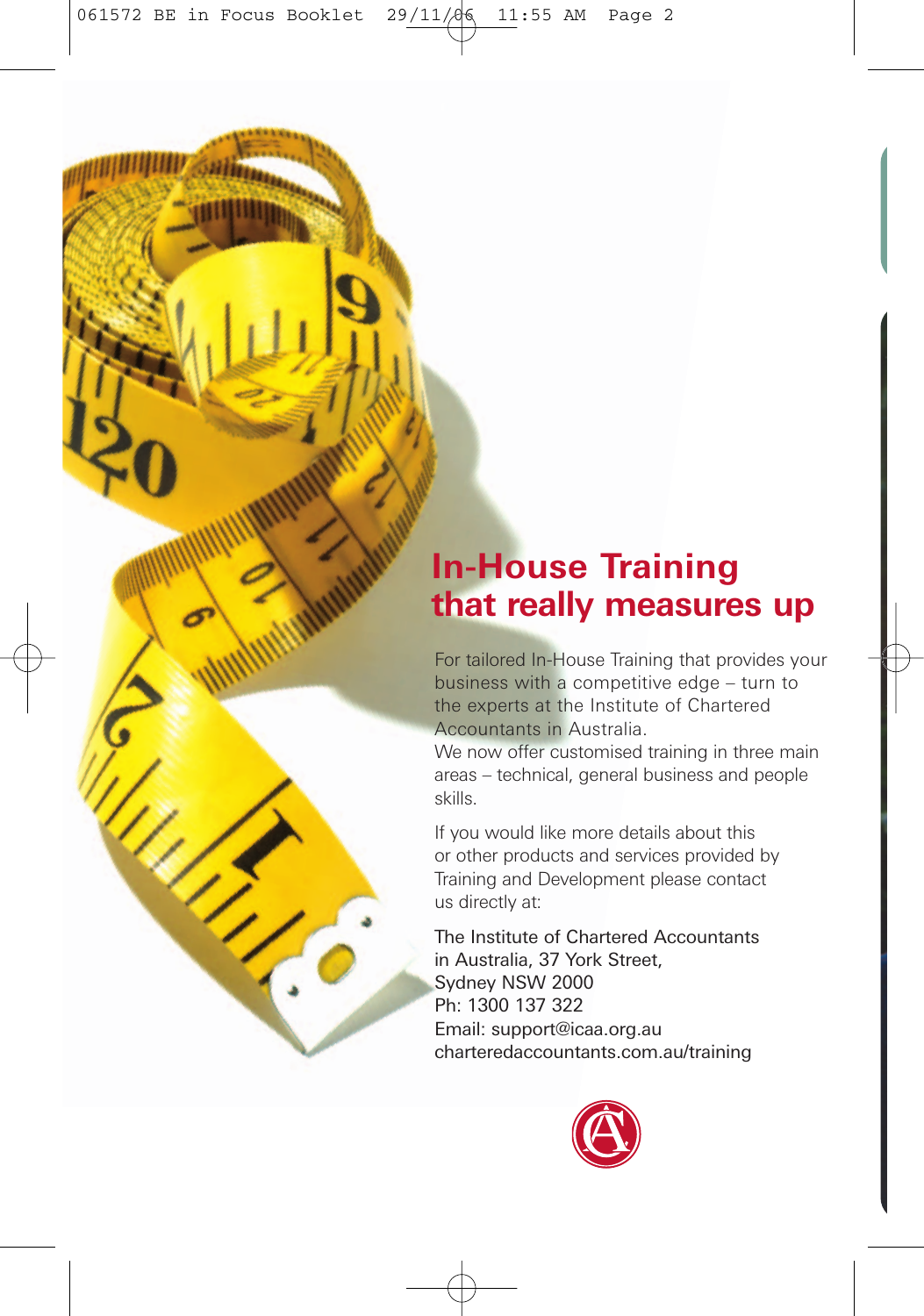W

#### **Chartered Accountants**

# **Business in focus**

**Monthly audio program > presented by Michael Schildberger**

**December 06**

# **The extras**

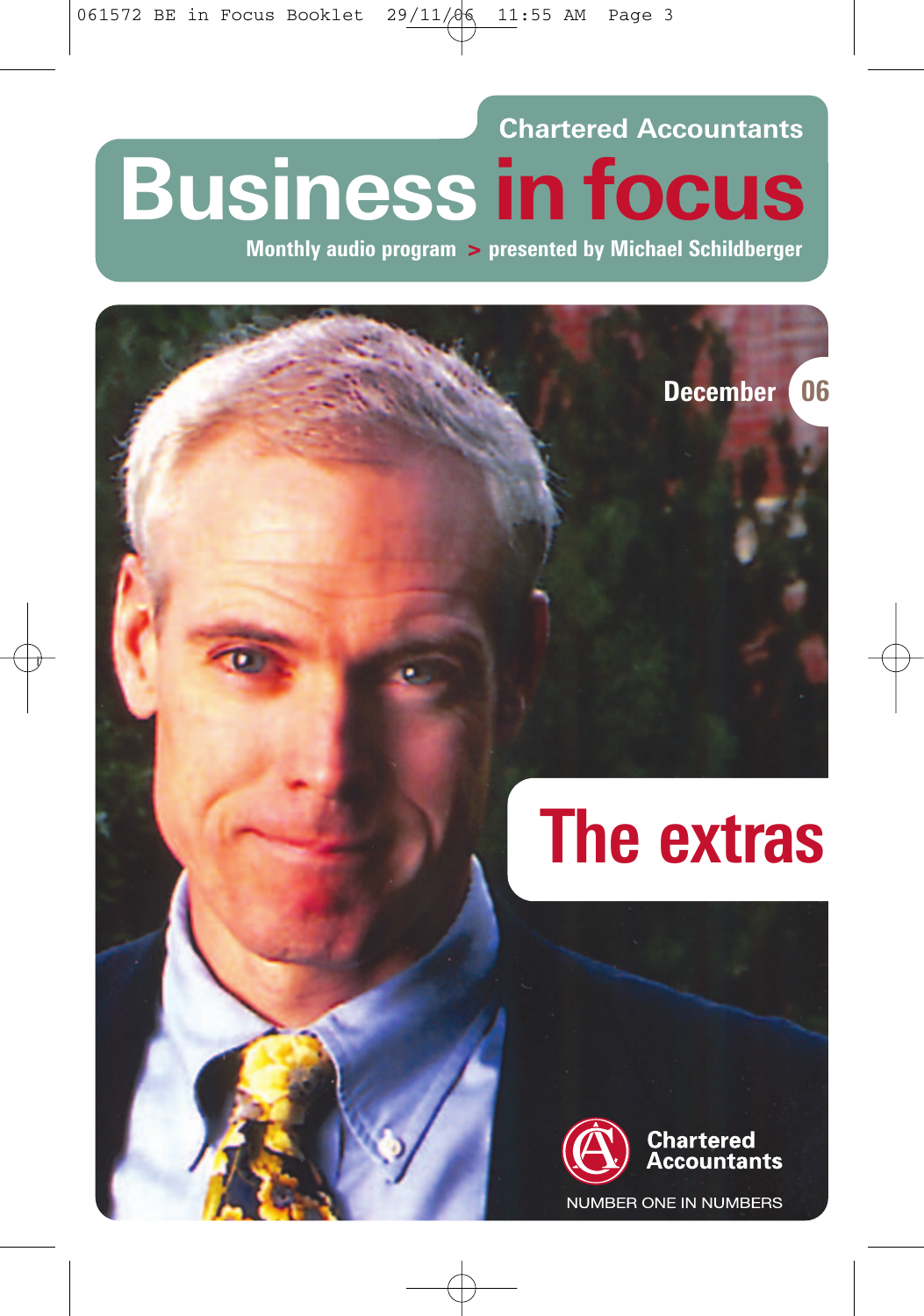061572 BE in Focus Booklet 29/11/06 11:55 AM Page 4



website www.be.com.au Chief Editor John Hounslow Production Manager Heather Dawson Studio Manager Peter Letts Advertising/Sponsorship Nick Schildberger nschildberger@be.com.au Manager Director Michael Schildberger Publisher Business Essentials Pty Ltd ABN 98 006 144 449 405 Riversdale Road, Hawthorn East VIC 3123 Phone (03) 9882 8333 Fax (03) 9882 8017

Be sure your bus is carrying only the right people as you journey forward. It is with their help and support that your business will be successful - otherwise you will fail. That's one of the messages you'll hear from Jim Collins who has spent years researching why some businesses go from strength to strength and others don't make it.

Jim Collins is one of America's best known business authors and lecturers. His first book "Built to Last" was a runaway best seller and he has now followed up with "Good to Great" which reveals some fascinating truths. We hear from Jim Collins on this month's CD.

As Christmas approaches, we seek advice on whether a staff Christmas function should go on the FBT list or not. Michael Jones of Cummings Flavel McCormack reminds us of the options. And on the subject of FBT, he has figured out a new approach to salary packaging cars. Michael Jones tells us on the CD.

We hear so much about work/life balance these days, but it's a negative term according to Dr. Adam Fraser of Energy Factory. He explains why and what we need to do to integrate our working and living.

Relationship building is fundamental to the success of any business or any professional's career but so many people don't do it well. Chartered accountant, James Roger of Alinear, has several tips to help us improve our working relationships.

And there are better ways to calculate a client's worth than simply looking at how much they spend. Greg Smith of TPMG Direct takes us through his formula.

I hope you enjoy this month's CD.

tre Lac (

Michael Schildberger

© Copyright 2006 Business Essential Pty Ltd ABN 98 006 144 449 and the Institute of Chartered Accountants in Australia ABN 50 084 642 571. Business Essentials and the BE logo are registered trademarks of Business Essentials Pty Ltd. Neither Business Essentials Pty Ltd nor Michael Schildberger, nor the Institute of Chartered Accountants in Australia, nor sponsors of this program accept any form of liability, be it contractual, tortious or otherwise, for the contents of this CD or for any consequences arising from its use or any reliance placed upon it. The information, opinions and advice contained in this CD are of a general nature only and may not relate to or be relevant to your particular circumstances.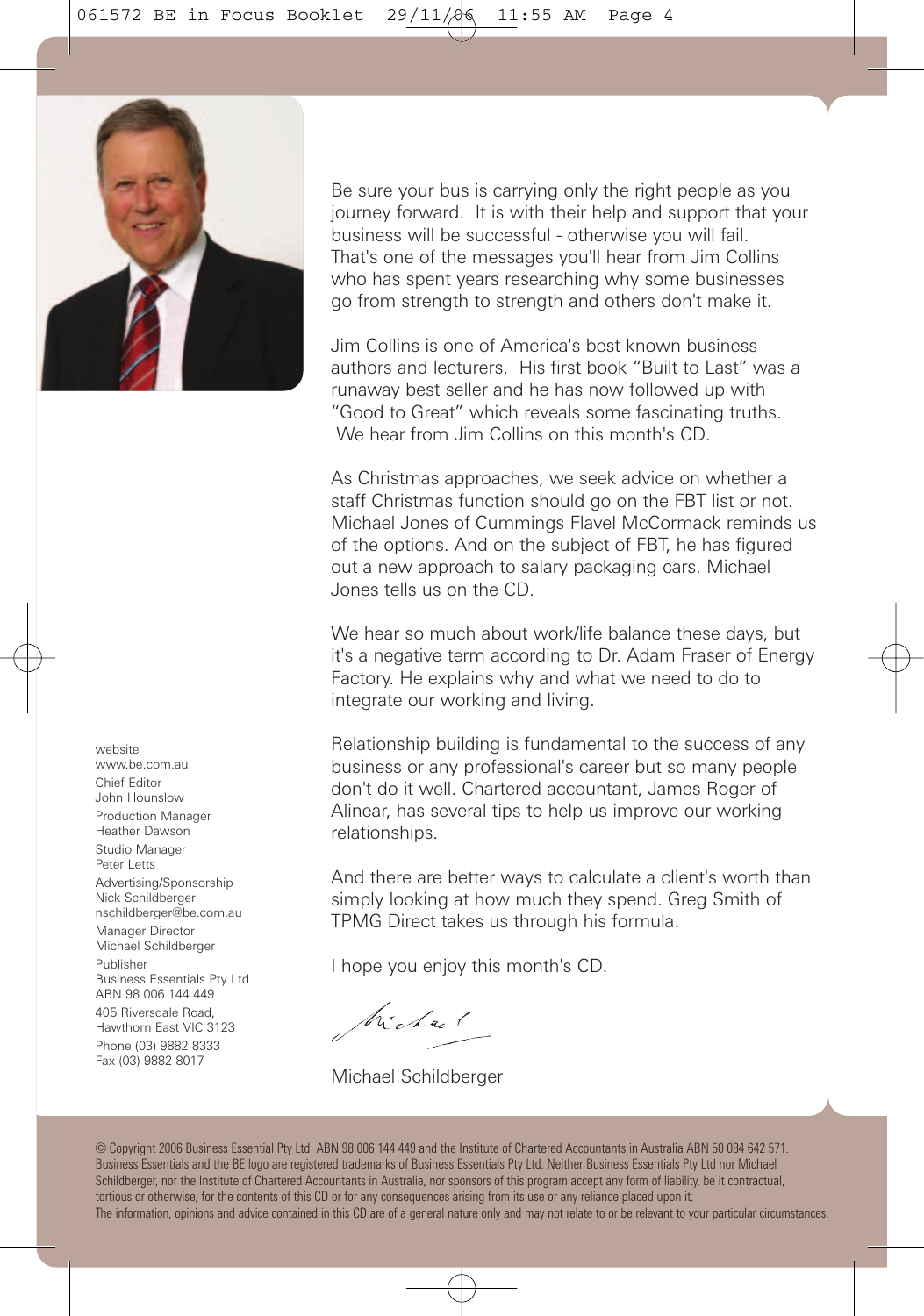# **This month's essentials**

#### Track 1

#### CLIENT VOLUME/VALUE

Greg Smith, TPMG Direct

- > Other than measuring clients on spend, you can use RFM (Recency Frequency and Monetary value)
- > It works by placing a score on each client according to how recently they have dealt with you, how often they deal and how much money they generate in fees (net)
- > You place a score against all your clients according to how recently, how often and how much they have generated. For example place a score of 5 for the most recent, most frequent and highest fee generating client. Then place a score 3 for a client who is not so recent, uses your services every now and again and generates an OK level of fees. Then give a score of 1 for those clients who have not dealt with you for a while, are infrequent and generally are very small billings
- > Using an excel spreadsheet you can create a model that scores all clients, then ranks them. In other words rank all your clients from 5 down to one. The client at the top of the 5 list is your best client and the one at the bottom is not so good
- > This form of segmentation removes the one dimensional view of total billings and enables a practice to adjust its marketing strategy.

#### Track 2 WORK/LIFE BALANCE

Dr. Adam Fraser, Energy Factory

S.

- > The term "work/life balance" is negative as it implies that our work is separate from our life. What we really want is work life integration where the two work together
- > With so much emphasis on balance these days the term "balance" almost has a negative effect as we feel pressure to get balance and feel guilty when we don't achieve it.
- > Most people need to alter their idea of balance, because what they expect and what is achievable are two very different things
- > Balance varies each day and it is a constant battle. Many people put off their balance for a future day. They say I will have balance when "the kids leave home", or when "they employ someone else at work to reduce my work load". Balance does not suddenly arrive one day. We need to find balance at all times.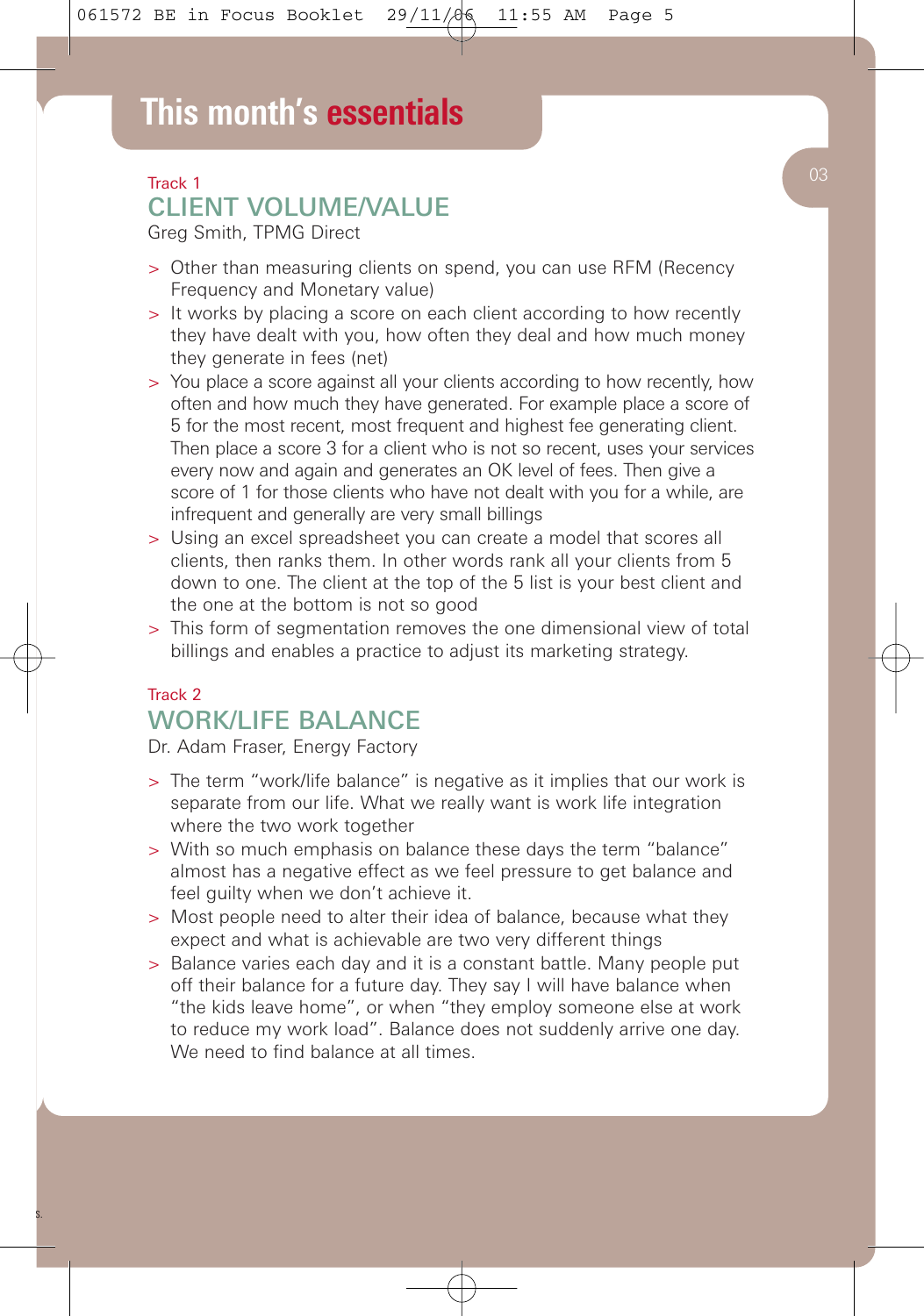# **This month's essentials**

#### Track 3 ECONOMIC UPDATE

Professor Neville Norman, Melbourne University

Why the current interest rate rises?

- > Activity growth measured by GDP is slower than expected
- > Cost/supply pressures, not demand, has pushed inflation over 3%
- > Budget restraint more directly cools the economy. But why cool?
- > New psychology predict rate rises and make them a certainty by pressuring the RBA into a corner. This is dangerous!

Conclusion: 2006 will be recorded as another "good year"; but it ends with warning signs about economic management into election-year 2007. > Business message: increase risk protections.

### Track 4 CONSIDERING PROFESSIONAL INDEMNITY

Alex Green, Vero Insurance Limited

- > Professional indemnity generally applies to services and advice
- > It's there to protect the business in the event of a claim
- > Negligence claims are a central feature of professional indemnity
- > There's a new generation of businesses now looking at professional indemnity cover
- > They need to society is becoming increasingly litigious
- > A professional indemnity insurer can take the emotional stress out of a claim to find the best outcome for everyone
- > Customers need to balance the cost of professional indemnity cover against the risks in the business - there's a broad range of products available.

#### Track 5

#### THE Y-E=S FORMULA FOR PROPERTY INVESTORS Steve McKnight, Author, "From 0 To 260+ Properties In 7 Years"

- > A lot of people focus on "real estate" but I focus on "investing"
- > It's all about money flow and money management work on good habits!
- > The Y-E=S Formula means spending less than you earn
- > Debt is not the way to wealth creation
- > To get ahead, start repaying debt and then acquire income producing assets
- > Look at ways to add value to properties to create positive cash flow
- > Be prepared to sell real estate if your return can be maximized elsewhere.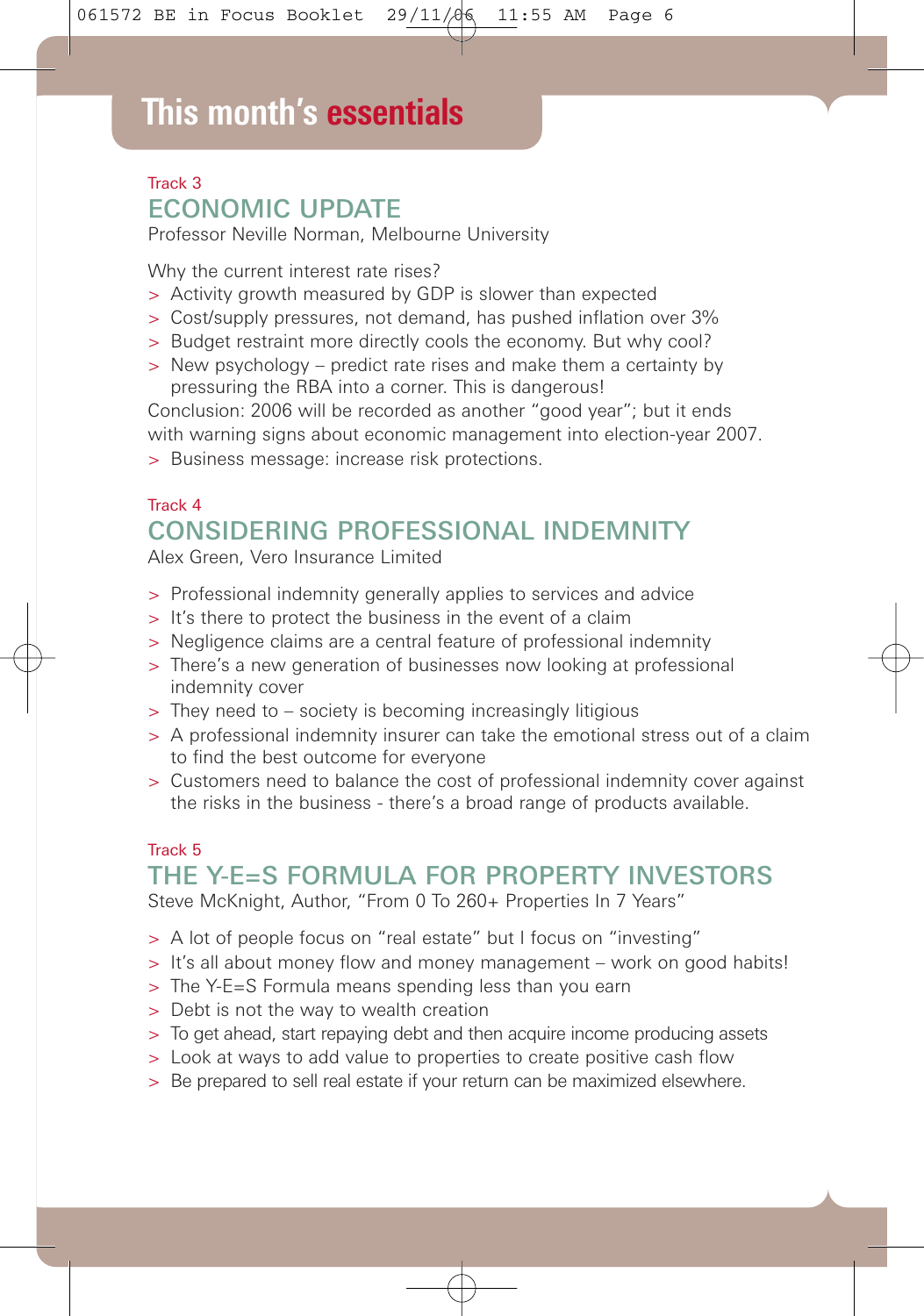061572 BE in Focus Booklet  $29/11/\sqrt{6}$  11:55 AM Page 7

#### $\blacksquare$  Track 6  $\hspace{1.6cm}$  05 RELATIONSHIP BUILDING

James Roger CA, Alinear

- > The ability to initiate and develop strong business relationships is a defining factor in the success and enjoyment of a modern professional's career
- > Strong relationships will contribute to winning more revenue from clients, reducing the turnover of your team and improve your ability to influence a range of stakeholders
- > Developing a good understanding of how you and your stakeholders naturally behave in a business environment is one of the foundations of building relationships. For example, some people like structure in what they do whilst others prefer more fluidity
- > Being able to clearly identify the needs of those you are seeking to build relationships with is another core element of success.
- > Trust is another critical success factor: The amount someone trusts you will influence how much they share with you, when they ask for your help and how much they are willing to help you

#### Track 7 FBT UPDATE: CARS AND CHRISTMAS

Michael Jones, Cummings Flavel McCormack

- > Beware the impact of the new tax rates on your car package
- > Using employee contributions to make the package tax effective
- > Easy administration of employee contributions, saving payroll tax & workcover
- > How to have an FBT exempt Christmas party some basic rules.

#### Track 8 SHAREMARKET UPDATE

Tim Lincoln, Lincoln Stockdoctor

- > The myth that October is a bad month for investors has been dispelled
- > Beware being lured into high risk investment products
	- > Understand how the sharemarket works
	- > Understand the products available
	- > Understand the risks associated with those products
	- > Understand what is right for you
- > Follow the 9 Golden Rules: Financial health, strong management, the value of the underlying share price, liquidity, share price trend, business size, understanding what it does, and positive news. And all of the above.
- > Strong performance in Lincoln's Star Stocks 30% pa for 5 years; and Lincoln Australian Share Fund – 31.4% for the 12 months to June 30, 2006
- > Stock highlights: BHP, Cabcharge, Iress, Campbell Brothers, Rio, St George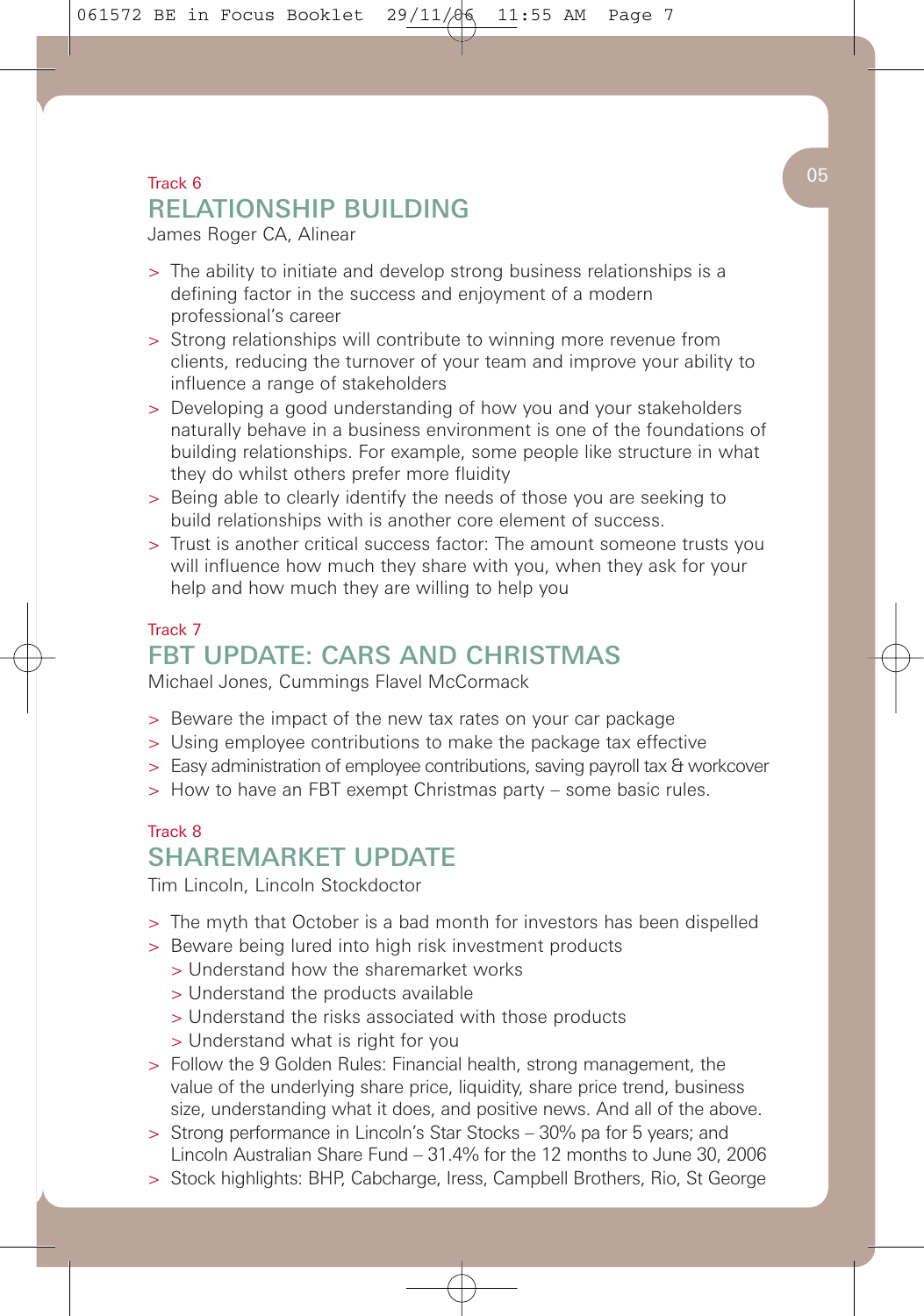# **This month's essentials**

#### Track 9 GOOD TO GREAT

Jim Collins

- > A principle reason for not reaching greatness is lack of discipline and chronic inconsistency
- > Mediocre companies are willing to change but in the wrong ways
- > Embrace the 'hedgehog' concept: total passion; a focus solely on what you're the best in the world at doing; understanding what drives your economic engine
- > Separate your core values from your strategies; values are fixed, strategies change
- > Great leaders don't begin with vision and direction, but with the people who will help drive the business forward. Only then work out where you want to go
- > Over 90% of the great CEOs come from within the business, not 'charismatic saviours' from outside
- > The great CEOs have these defining characteristics: discipline, humility and the courage to make very difficult decisions.

#### Track 10 WHY INTUITION COUNTS IN BUSINESS

Jane Mara, Intuitive Thinking

- > Intuition is becoming accepted by executives as we learn more about how the brain works
- > It allows faster, more effective decision-making, more creative ideas, improved communication skills, less stress and more productivity
- > Don't through out the research and analysis use it in combination with intuition
- > If something doesn't feel right, investigate further before making a decision
- > Some business decisions are more suited to intuitive thinking
- > If you're highly stressed it's harder to access your intuition
- > Listen to your intuition and observe what happens when you take note of it.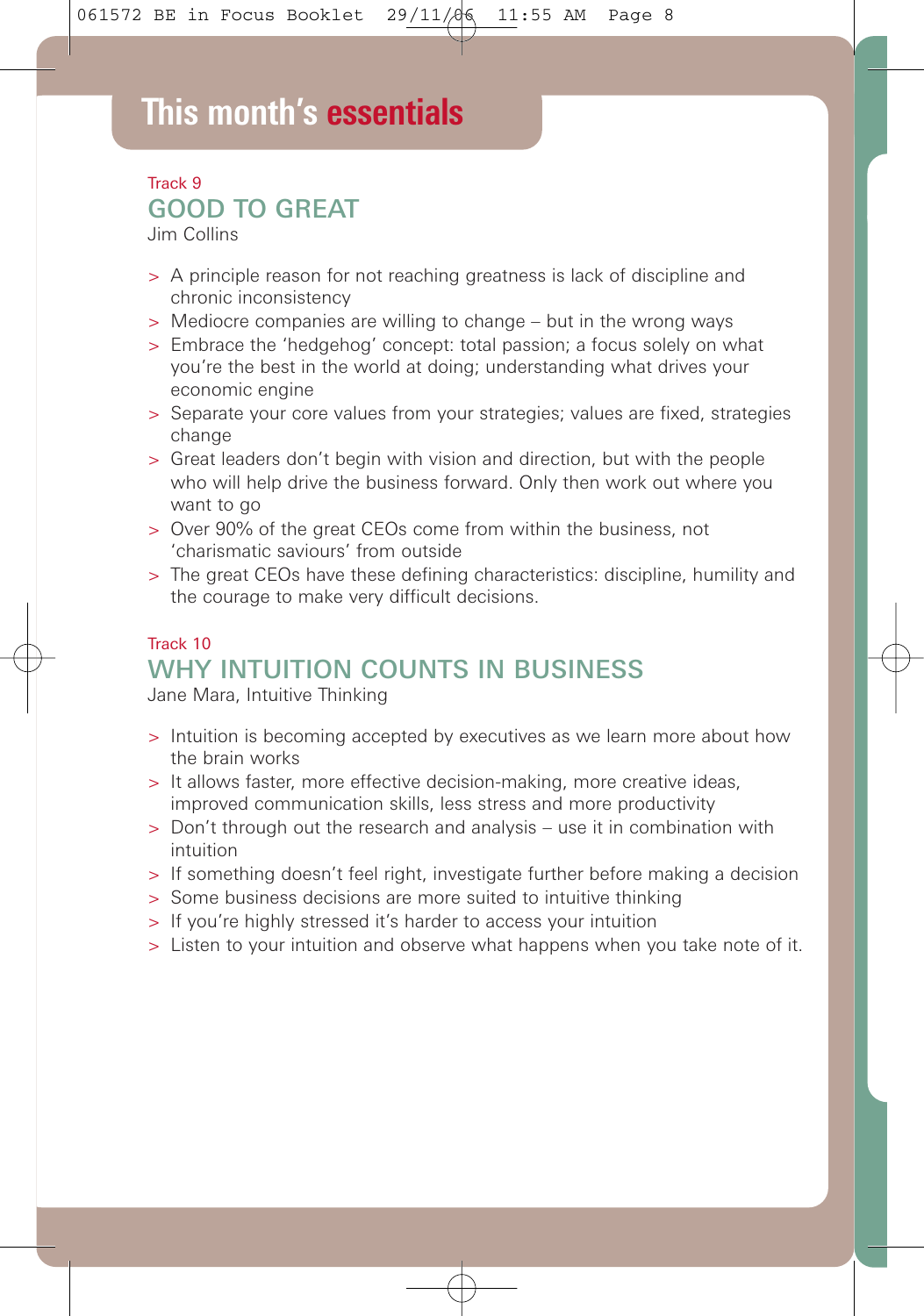## **This month's essentials Information**

For more information about the topics discussed on this December 2006 program, please contact the relevant organisations listed below.

#### **CLIENT VOLUME/VALUE**

The Institute of Chartered Accountants in Australia **1300 137 322 www.charteredaccountants.com. au/training**

#### **WORK/LIFE BALANCE**

The Institute of Chartered Accountants in Australia **1300 137 322 www.charteredaccountants.com. au/training**

#### **ECONOMIC UPDATE**

Professor Neville Norman. Email: n.norman@unimelb.edu.au

#### **CONSIDERING PROFESSIONAL INDEMNITY COVER**

Alex Green, Vero Insurance Limited. Tel: 131813 Email: veroinformation@vero.com.au Website: www.vero.com.au

#### **THE "Y-E=S" FORMULA FOR PROPERTY INVESTORS**

Steve McKnight. Website: www.PropertyInvesting. com/Essentials

#### **RELATIONSHIP BUILDING**

The Institute of Chartered Accountants in Australia **1300 137 322 www.charteredaccountants.com. au/training**

#### **FBT UPDATE: CARS AND**

**CHRISTMAS** Michael Jones, Cummings Flavel McCormack. Tel: 03 9882 3268 Website: www.cfmc.com.au

#### **SHAREMARKET UPDATE**

Tim Lincoln, Lincoln Stock Doctor. Website: www.stockdoctor.com.au. Please contact Lincoln direct for more details about its STOCKdoctor investment software or managed fund services on 1800 676 332 or 03 9855 1100

#### **WHY INTUITION COUNTS IN BUSINESS**

Jana Mara, Intuitive Thinking. Jane's new book "Intuition on Demand" is published by Intuitive Thinking Pty Ltd. Website: www.intuitivethinking.com.au





NUMBER ONE IN NUMBERS

07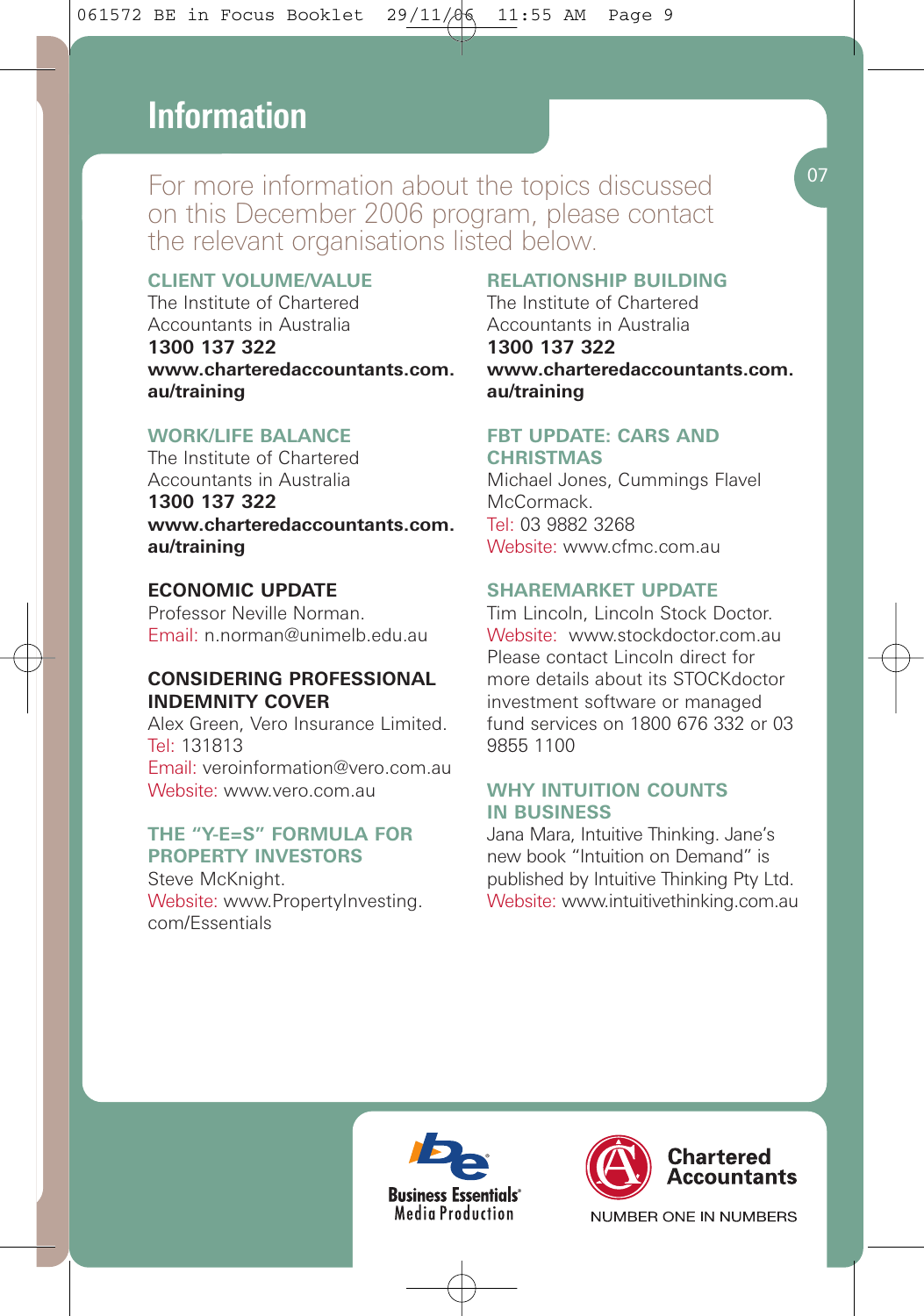# **Subscription Form**

I would like to subscribe to Chartered Accountants Business in Focus and/or Tax in Focus:

| Family name:                                                                                                                                                                                                                              | First Name:                                                                                                                                                                                                                                                                                                                                                                                      |                                                              |                                      |                                                  |                                                                                                                                                |  |  |
|-------------------------------------------------------------------------------------------------------------------------------------------------------------------------------------------------------------------------------------------|--------------------------------------------------------------------------------------------------------------------------------------------------------------------------------------------------------------------------------------------------------------------------------------------------------------------------------------------------------------------------------------------------|--------------------------------------------------------------|--------------------------------------|--------------------------------------------------|------------------------------------------------------------------------------------------------------------------------------------------------|--|--|
| Company:                                                                                                                                                                                                                                  |                                                                                                                                                                                                                                                                                                                                                                                                  |                                                              |                                      |                                                  |                                                                                                                                                |  |  |
| Address:                                                                                                                                                                                                                                  |                                                                                                                                                                                                                                                                                                                                                                                                  |                                                              |                                      |                                                  |                                                                                                                                                |  |  |
| City:<br>Country:                                                                                                                                                                                                                         |                                                                                                                                                                                                                                                                                                                                                                                                  |                                                              | Postcode:                            |                                                  |                                                                                                                                                |  |  |
| Telephone:                                                                                                                                                                                                                                | Fax:                                                                                                                                                                                                                                                                                                                                                                                             |                                                              |                                      |                                                  |                                                                                                                                                |  |  |
| Email:<br>Member No:                                                                                                                                                                                                                      |                                                                                                                                                                                                                                                                                                                                                                                                  |                                                              |                                      |                                                  |                                                                                                                                                |  |  |
| $\Box$ 18-25<br>Age Group ( <i>please tick one)</i> :                                                                                                                                                                                     | $\Box$ 26-35                                                                                                                                                                                                                                                                                                                                                                                     | $\Box$ 36-45                                                 | $\Box$ 46-55 $\Box$ 56-65 $\Box$ >65 |                                                  |                                                                                                                                                |  |  |
| Type of Business:<br>Number of Employees:                                                                                                                                                                                                 |                                                                                                                                                                                                                                                                                                                                                                                                  |                                                              |                                      |                                                  |                                                                                                                                                |  |  |
| <b>Subscription Pricing (GST Inclusive)</b>                                                                                                                                                                                               |                                                                                                                                                                                                                                                                                                                                                                                                  |                                                              |                                      |                                                  |                                                                                                                                                |  |  |
| Product                                                                                                                                                                                                                                   |                                                                                                                                                                                                                                                                                                                                                                                                  | <b>Australian Rates</b><br><b>Members</b><br><b>Standard</b> |                                      | <b>Overseas Rates</b><br><b>Members</b> Standard |                                                                                                                                                |  |  |
| H<br>Business In Focus - CD                                                                                                                                                                                                               |                                                                                                                                                                                                                                                                                                                                                                                                  | \$385                                                        | \$485                                | \$385                                            | \$485                                                                                                                                          |  |  |
| Tax In Focus - CD<br>H                                                                                                                                                                                                                    |                                                                                                                                                                                                                                                                                                                                                                                                  | \$385                                                        | \$485                                | \$385                                            | \$485                                                                                                                                          |  |  |
| Combined (Business in Focus $+$ Tax in Focus) $-$ CD                                                                                                                                                                                      | \$695                                                                                                                                                                                                                                                                                                                                                                                            | \$875                                                        | \$695                                | \$875                                            |                                                                                                                                                |  |  |
| Business in Focus - Online                                                                                                                                                                                                                | \$250                                                                                                                                                                                                                                                                                                                                                                                            | \$300                                                        | \$230                                | \$280                                            |                                                                                                                                                |  |  |
| Tax in Focus - Online                                                                                                                                                                                                                     |                                                                                                                                                                                                                                                                                                                                                                                                  | \$250                                                        | \$300                                | \$230                                            | \$280                                                                                                                                          |  |  |
| Combined (Business in Focus $+$ Tax in Focus) – Online                                                                                                                                                                                    |                                                                                                                                                                                                                                                                                                                                                                                                  | \$450                                                        | \$540                                | \$420                                            | \$500                                                                                                                                          |  |  |
| <b>Payment Options</b><br>Please find enclosed cheque made payable to Business Essentials Pty Ltd for<br>\$<br>OR debit my:<br>$\Box$ Amex $\Box$ Mastercard<br>$\Box$ Visa<br>$\Box$ Diners Club<br>$\Box$ Bankcard<br>Cardholder's name |                                                                                                                                                                                                                                                                                                                                                                                                  |                                                              |                                      |                                                  |                                                                                                                                                |  |  |
| Card number<br>Signature                                                                                                                                                                                                                  |                                                                                                                                                                                                                                                                                                                                                                                                  |                                                              | Expiry date                          |                                                  |                                                                                                                                                |  |  |
|                                                                                                                                                                                                                                           |                                                                                                                                                                                                                                                                                                                                                                                                  |                                                              |                                      |                                                  |                                                                                                                                                |  |  |
| Please Note: Upon payment this notice becomes a<br>Please send your order details to:<br>TAX INVOICE. Please retain a copy for your records.                                                                                              |                                                                                                                                                                                                                                                                                                                                                                                                  |                                                              |                                      |                                                  |                                                                                                                                                |  |  |
| Free Fax: 1800 656 351<br>Free Call: 1800 039 098                                                                                                                                                                                         | Business Essentials Pty Ltd ABN 98 006 144 449<br>405 Riversdale Rd Hawthorn East Vic 3123 Australia<br>Privacy Notification - The Institute of Chartered Accountants in<br>Australia respects the privacy of individuals and acknowledges that the<br>information you provide on this form is protected by the Privacy<br>Amendment (Private Sector Act) 2000. The information collected by the |                                                              |                                      |                                                  |                                                                                                                                                |  |  |
| Free Post: send this form, (accompanied by<br>a cheque to)                                                                                                                                                                                |                                                                                                                                                                                                                                                                                                                                                                                                  |                                                              |                                      |                                                  |                                                                                                                                                |  |  |
| Business Essentials Pty Ltd,<br>Reply Paid 579, Hawthorn East,<br>VIC 3123. Australia<br>Tel: +61 3 9882 8333<br>Fax: +61 3 9882 8017                                                                                                     | specific products and services provided by or associated with the<br>Institute. To access a full copy of our policy visit<br>charteredaccountants.com.au/privacypolicy                                                                                                                                                                                                                           |                                                              |                                      |                                                  | Institute is used for the purpose of processing your registration and<br>providing you information (via email and/or mail) on upcoming events, |  |  |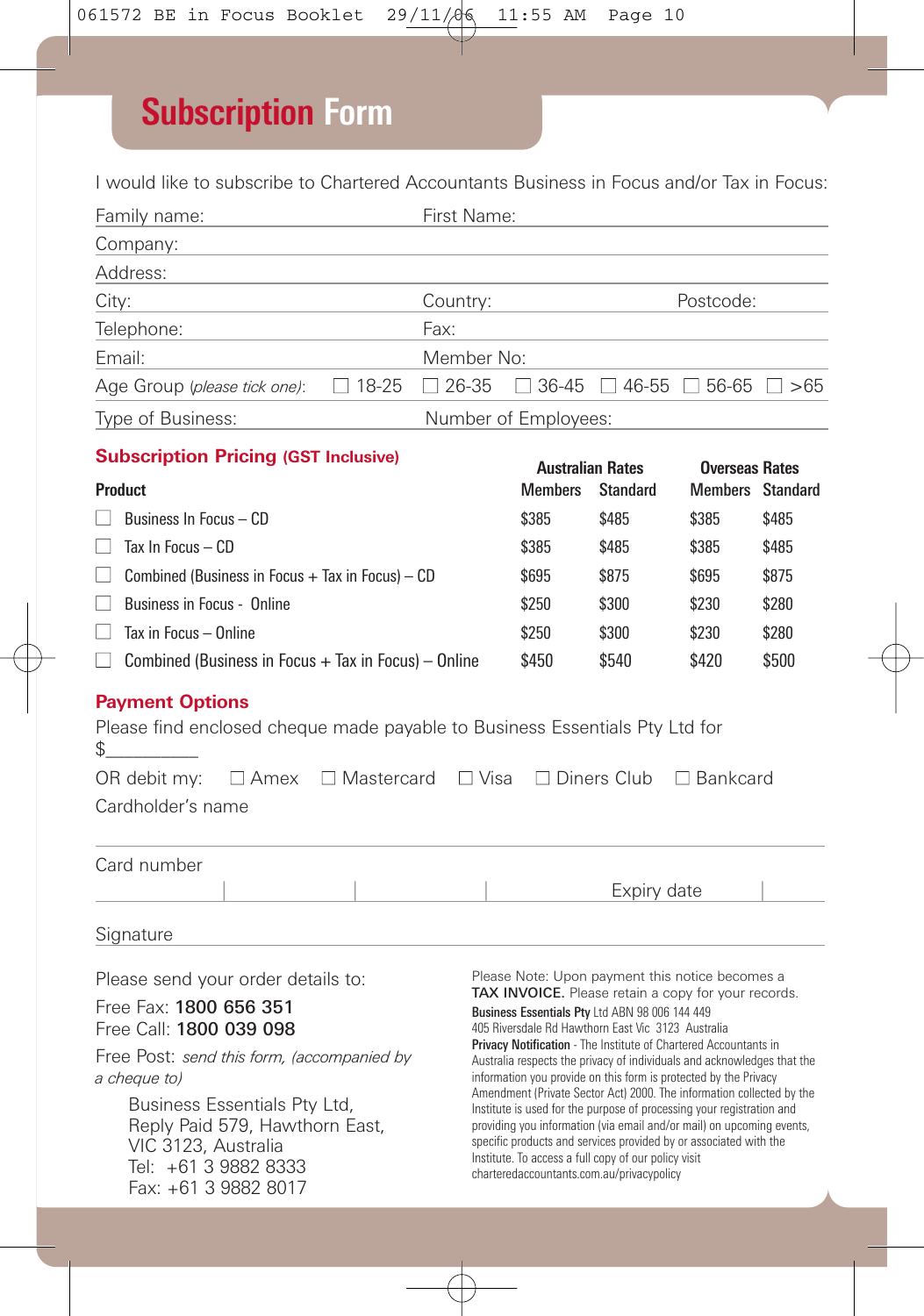$\mathbb{F}_p$  is  $\mathbb{G}$ 

**■** >65

500



## **Training and Development – at your fingertips**

Keep abreast of the latest development in business and tax in your car, at your desk, or even on the bus!

Your annual subscription will consist of monthly audio updates either on hot topics in business or the latest tax news.

You can choose to have your subscription delivered each month on CD or online. The online version has an optional MP3 download capability enabling you to keep up-to-date via your iPod®, compatible mobile phone, PDA or any other MP3 device.

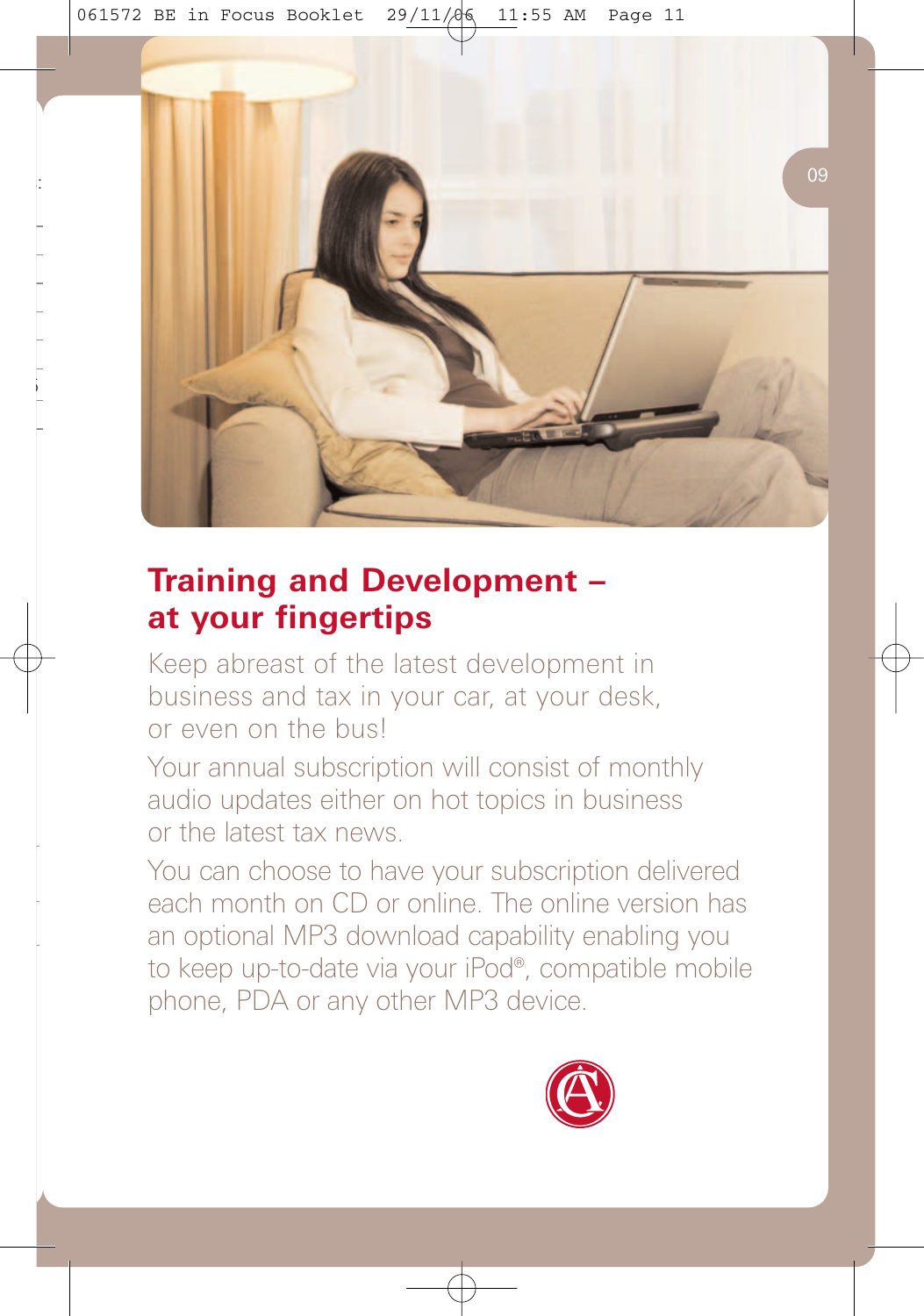061572 BE in Focus Booklet 29/11/06 11:55 AM Page 12

# Who can you trust during good times and bad?

"It has been my family's vision for the past 20 years to provide sharemaket investors with the means to invest successfully in the Sharemarket with increased confidence and peace of mind. Through Dr Merv Lincoln's PHD research, our vision is now a reality.

#### **Q: In these uncertain times how can we turn short term volatility into long term opportunity?**

**A:** By selecting quality companies, basing our decisions on a sound framework, and having access to the right tools to allow us to make fully informed and rewarding decisions.

You too can access our family's work and use it to empower yourself to take control of your share investing future. All you have to do is choose what's right for you..."

#### **EITHER do it yourself with Stock Doctor**

- Australia's premier sharemarket investment tool
- Trusted by thousands of investors
- Essential foundation for all Sharemarket investment decisions
- Complete investors tool kit including industry renowned training and support allincoln<sub>2</sub>

### **OR Let us do it all for you**

- Invest directly in the Lincoln Australian Share Fund
- Benefit from our proven investment approach
- Utilises Stock Doctor Methodology
- Ideal for the time poor investor
- Regular and detailed performance reports

allincoln. Managed Investments

Intelligent sharemarket solutions

#### **Call us now about our special offer on 1300 676 332**

**Stock**<br>Doctor

#### www.lincolnindicators.com.au

Lincoln Australian Share Fund (Fund) - Investment Manager: Lincoln Indicators Pty Ltd ACN 006 715 573 AFSL 237740. Responsible Entity/ Issuer: Equity Trustees Limited ABN 46 004 031 298, AFSL 240975. This communication may contain general financial product advice. The advice has been prepared without taking account of your personal circumstances. You should therefore consider its appropriateness, in light of your objectives, financial situation and needs, before acting on it. Where<br>we refer to the Fund, information provided should be read in conjunction with the Product Discl which can be obtained by contacting us, or via our website. You should read and consider this document before making any investment decision about whether to acquire or continue to hold the product. Investments can go up and down. Past performance is not a reliable indicator of future performance. Neither Lincoln Indicators Pty Ltd, Equity Trustees Ltd, or their directors, employees or agents guarantees the performance of, or the repayment of capital or income invested in the Fund.



**AS**